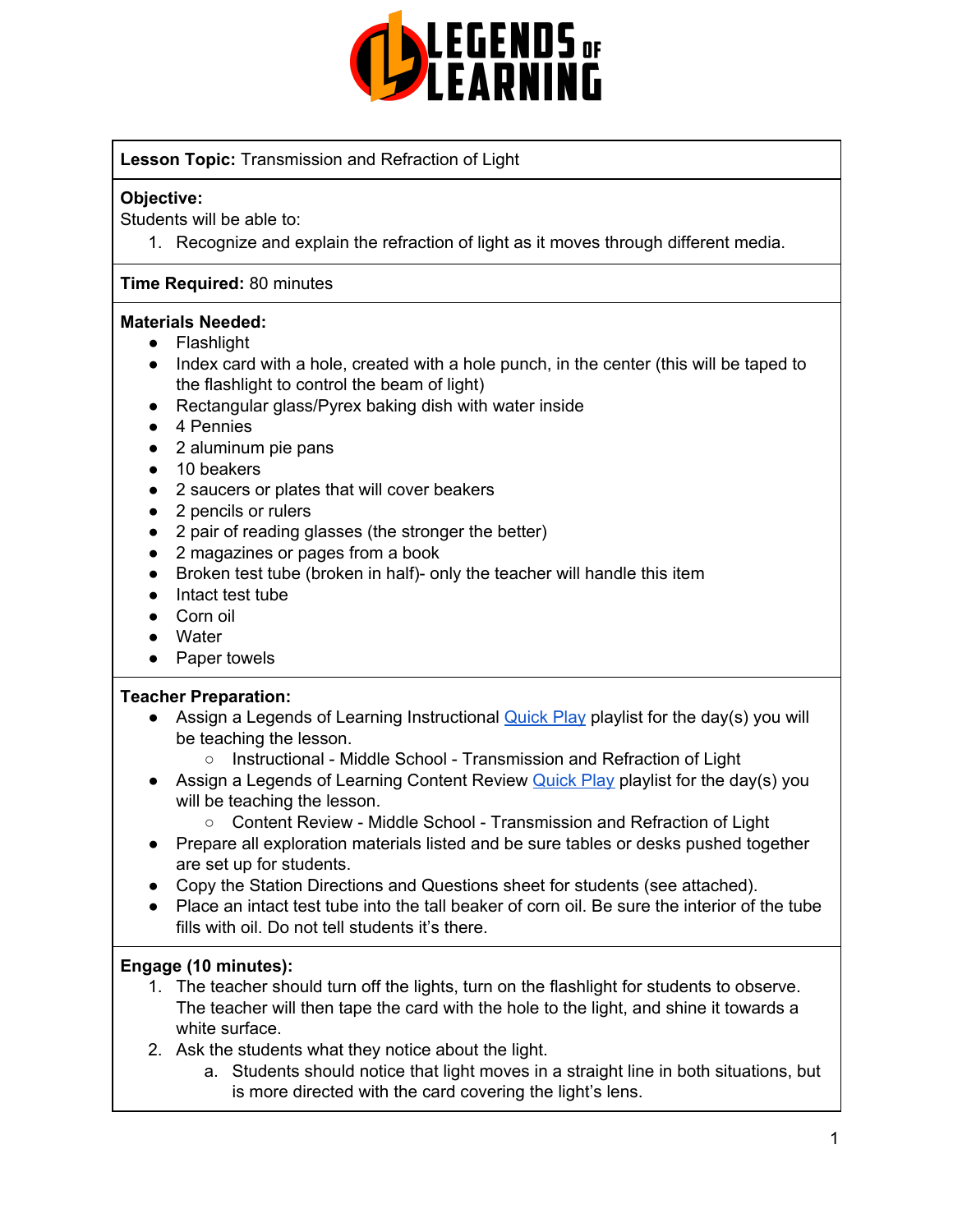

- 3. The teacher should then place the glass baking dish with water in front of the flashlight/card and ask students to notice any changes in the light. Be sure to angle the flashlight at the dish of water.
	- a. The light should not look the same as before. Instead of moving in a straight line, the light has angled and is moving in a different path.
- 4. Tell students they will explore other examples of this phenomenon and build understanding about the cause of this change.

## **Explore (20 minutes):**

- 1. Students will rotate through stations and observe phenomenon. Teachers may want to set up two of each station to move more students through more quickly.
- 2. Students should make observations and propose explanations for each station and write their responses on the activity sheet.
- 3. Stations include:

Disappearing Penny Reappearing Penny Pencil/Ruler Oddity Reading Glasses

## **Explain (30 minutes):**

- 1. Define the term *media*.
	- a. Media a transparent substance (air, water, clear liquid, etc.) through which light moves
- 2. Ask students to identify media they just explored.
	- a. Students should mention water, air, and glass
- 3. Define the term *refraction*.
	- a. Refraction the bending of light rays as they pass at an angle from one medium into another medium
- 4. Ask students if they noticed any examples of how refraction might affect what we see?
	- a. Students should realize, based on their explorations, that as the light moved through new media, the way their eyes saw things changed because the direction of the light changed.
- 5. Have your students sign in to Legends of [Learning](https://intercom.help/legends-of-learning/en/articles/2154920-students-joining-a-playlist). Instruct students to complete the Instructional playlist.

## **Elaborate (5 minutes):**

- 1. Tell students they will apply what they have learned to a magic trick.
- 2. Place the corn oil beaker on the table and explain to students that corn oil is in the beaker.
- 3. Show students the broken test tube (be careful of sharp edges) and tell them to observe what happens when it is placed in the corn oil. Drop it in the corn oil and be sure the oil fills the interior space of the tube pieces. It should make the tube "disappear".
- 4. Say "abracadabra" and wave your hands above the beaker. Reach into the beaker and pull out the intact test tube and pour out the oil.
- 5. Students should propose explanations for what was observed.
	- a. Students should recognize that the test tube and corn oil are both media and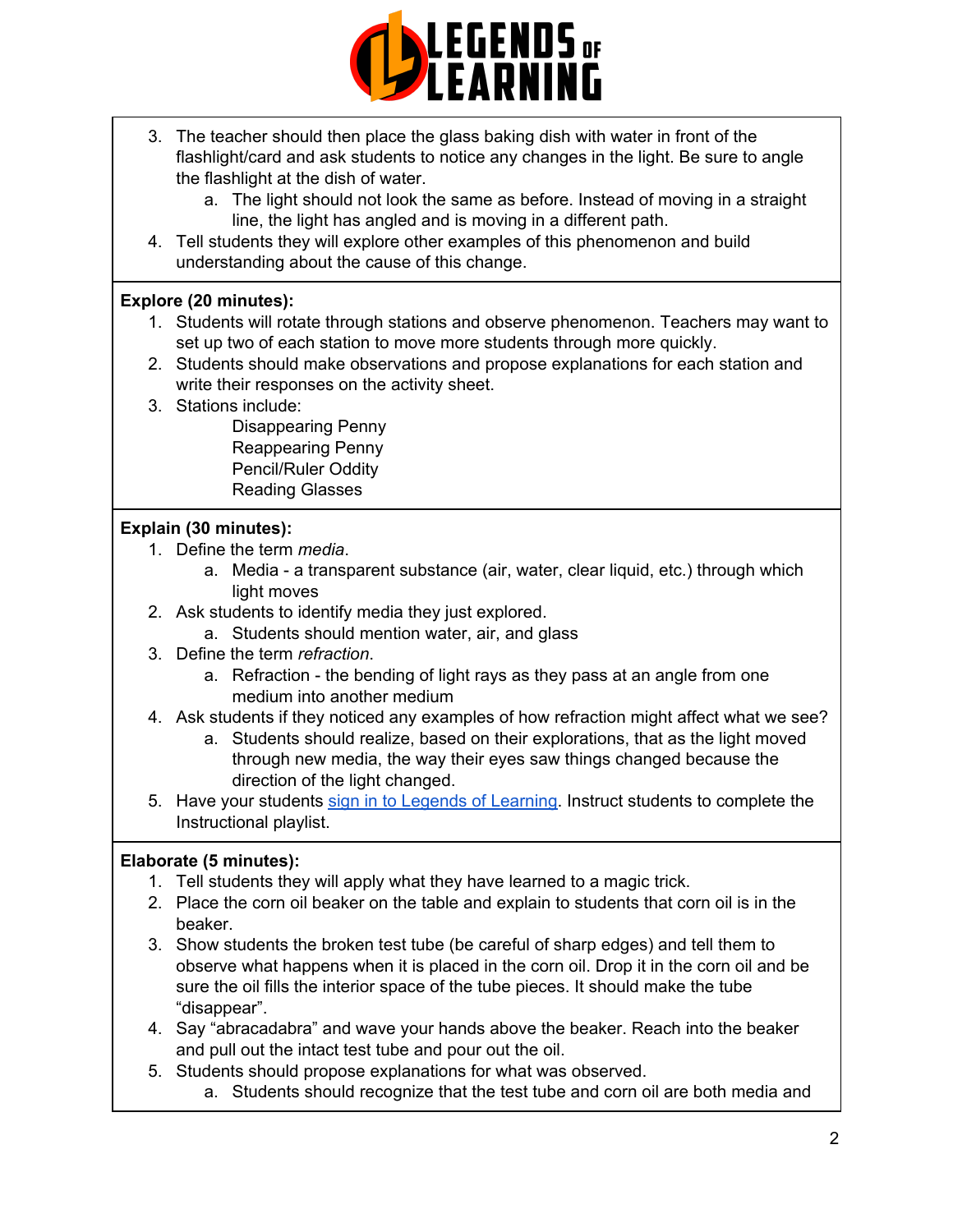

### cause refraction of the light. This can play tricks on your eyes!

### **Evaluate (15 minutes):**

- 1. Have your students sign in to Legends of [Learning](https://intercom.help/legends-of-learning/en/articles/2154920-students-joining-a-playlist). Instruct students to complete the Content Review playlist.
- 2. The exploration worksheet can be evaluated as well.

### **Additional Lesson Strategies:**

- To use Legends for additional instruction, create a [custom](https://intercom.help/legends-of-learning/en/articles/2154910-creating-a-playlist) playlist with an [instructional](https://intercom.help/legends-of-learning/en/articles/3505828-types-of-games) [game](https://intercom.help/legends-of-learning/en/articles/3505828-types-of-games) and pre and post [assessment](https://intercom.help/legends-of-learning/en/articles/2154913-adding-assessments-to-a-playlist).
- To use Legends for a quick formative [assessment](https://intercom.help/legends-of-learning/en/articles/2154913-adding-assessments-to-a-playlist), create a 5-question assessment in a [playlist](https://intercom.help/legends-of-learning/en/articles/2154910-creating-a-playlist).
- To use Legends for a student-directed experience, create a [targeted](https://intercom.help/legends-of-learning/en/articles/3340814-targeted-freeplay) freeplay playlist.
- Encourage students to play on their own at home in Legends of Learning: [Awakening](https://intercom.help/legends-of-learning/en/articles/2425490-legends-of-learning-awakening) for a student-driven experience including avatars, battling, and quests all centered around topics they are covering in class.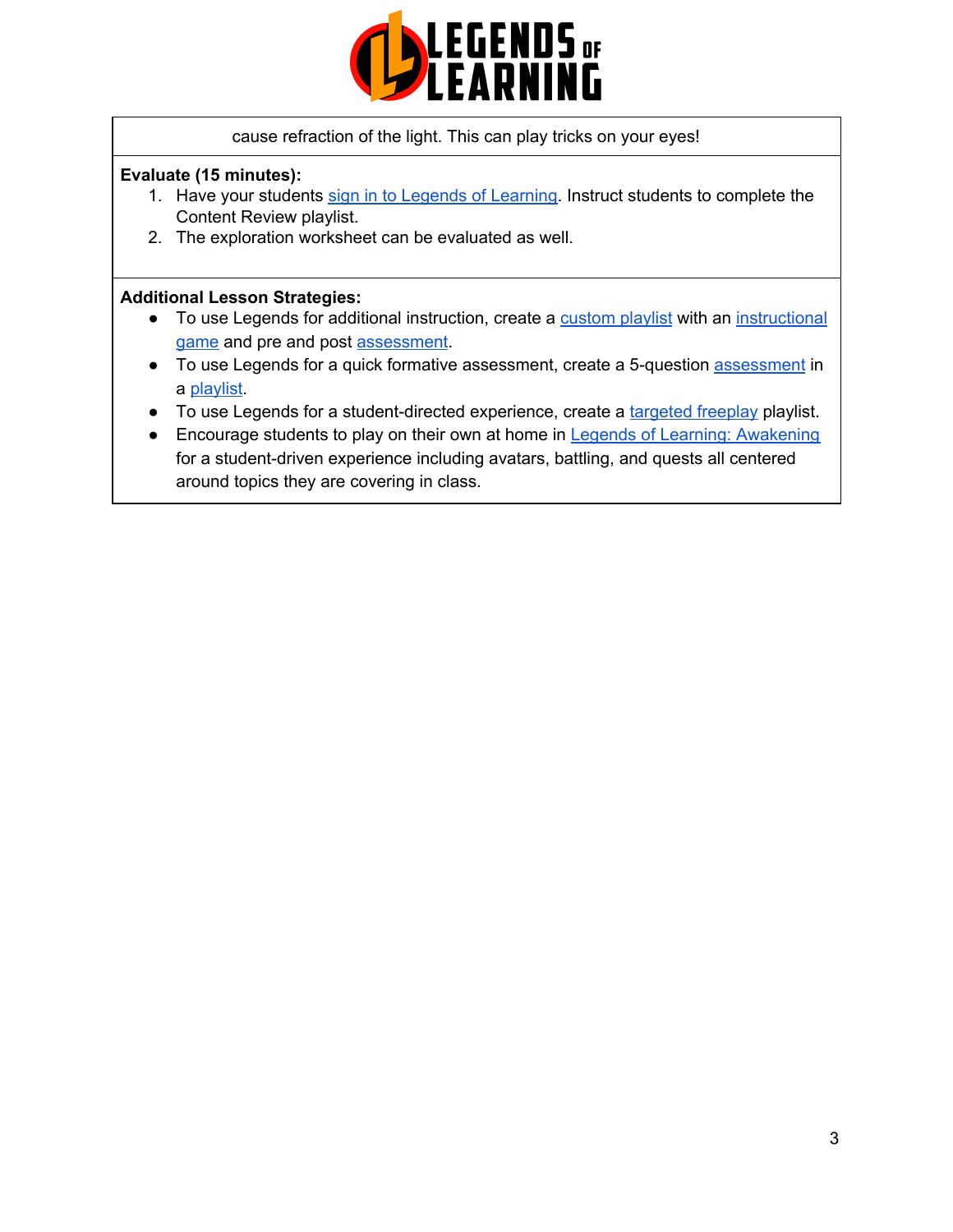

# **Station Directions and Questions**

**Name:**

## **Disappearing Penny:**

Place the penny on the table. Place the base of the beaker over the penny and cover the top of the beaker with the plate/saucer. Look through the side of the beaker to see the penny. Tilt the plate/saucer back and fill the beaker with water. Replace the plate/saucer over the top of the beaker. Look through the side of the beaker for the penny.

*Describe what you notice about the penny at this angle before and after adding the water to the beaker*.

\_\_\_\_\_\_\_\_\_\_\_\_\_\_\_\_\_\_\_\_\_\_\_\_\_\_\_\_\_\_\_\_\_\_\_\_\_\_\_\_\_\_\_\_\_\_\_\_\_\_\_\_\_\_\_\_\_\_\_\_\_\_\_\_\_\_\_ \_\_\_\_\_\_\_\_\_\_\_\_\_\_\_\_\_\_\_\_\_\_\_\_\_\_\_\_\_\_\_\_\_\_\_\_\_\_\_\_\_\_\_\_\_\_\_\_\_\_\_\_\_\_\_\_\_\_\_\_\_\_\_\_\_\_\_

Remove the plate/saucer from the top of the beaker and look straight to the bottom from the top of the beaker. Look for the penny now.

\_\_\_\_\_\_\_\_\_\_\_\_\_\_\_\_\_\_\_\_\_\_\_\_\_\_\_\_\_\_\_\_\_\_\_\_\_\_\_\_\_\_\_\_\_\_\_\_\_\_\_\_\_\_\_\_\_\_\_\_\_\_\_\_\_\_\_\_\_\_ \_\_\_\_\_\_\_\_\_\_\_\_\_\_\_\_\_\_\_\_\_\_\_\_\_\_\_\_\_\_\_\_\_\_\_\_\_\_\_\_\_\_\_\_\_\_\_\_\_\_\_\_\_\_\_\_\_\_\_\_\_\_\_\_\_\_\_\_\_\_

*How does the penny look from this position?* The mass of the penny look from this position?

*Relate what you saw to your understanding of how light travels.*

Carefully pour the water from the beaker into the second beaker. Please leave the penny for the next group.

## **Reappearing Penny:**

Place the penny in the center of the pie plate. Slowly lower your head until the coin *just* disappears from your view. Remain in this position as your partner slowly pours water from the beaker into the plate.

What do you notice as the water fills the tray?

Carefully pour the water from the plate back into the beaker and leave the penny for the next group.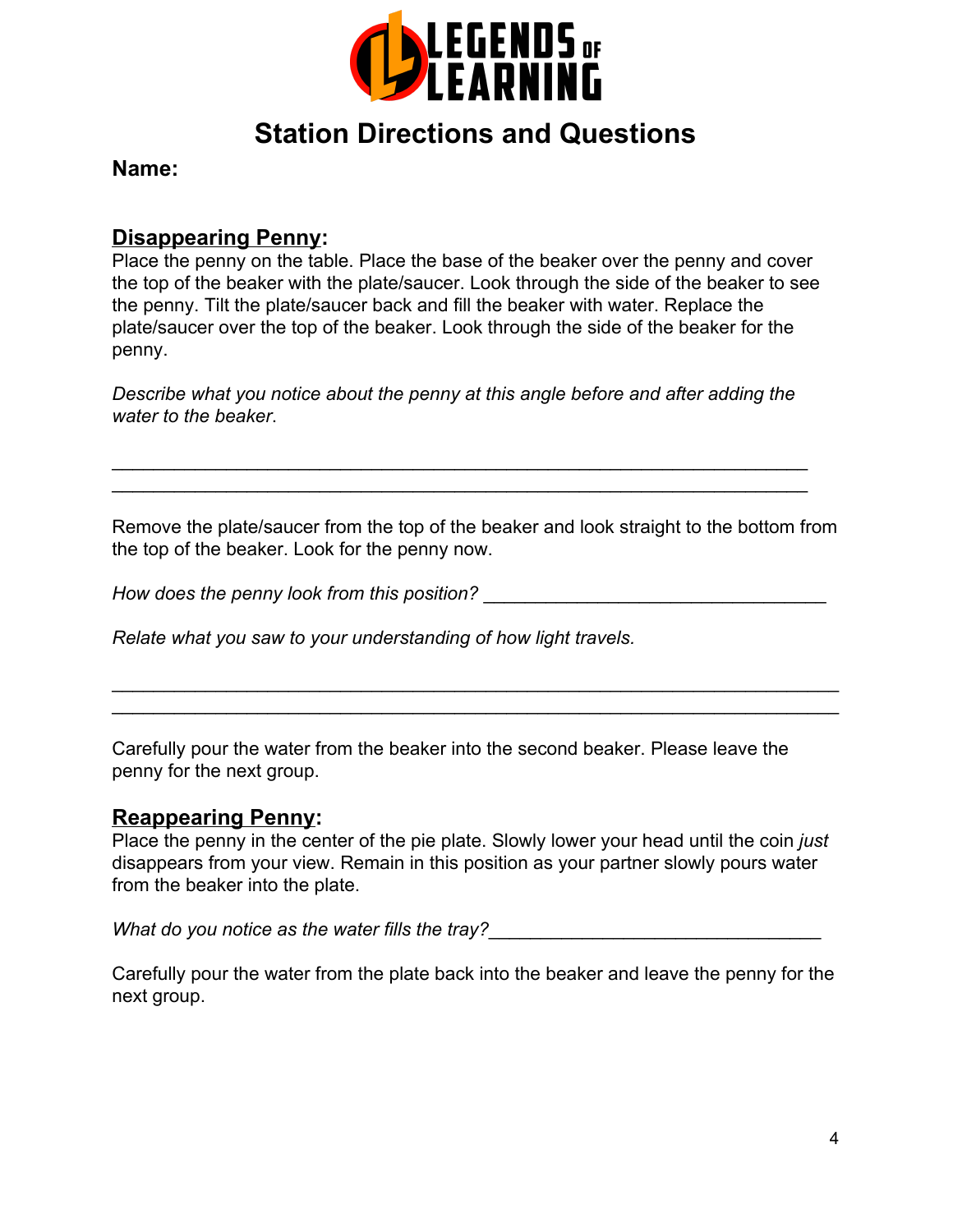

# **Pencil/Ruler Oddity:**

Observe the pencil/ruler in the beaker of water. Do not adjust the object in the water. Lower your head so that your eye is at the level of the water and observe the appearance of the object.

*What do you notice about the object in the water?* 

Take the object and stand it upright in the beaker of water. Again, lower your head so that your eye is at the level of the water. Observe the appearance of the object. *Describe any differences in the appearance of the object as you moved from the tilted position in the beaker to the upright position*.

\_\_\_\_\_\_\_\_\_\_\_\_\_\_\_\_\_\_\_\_\_\_\_\_\_\_\_\_\_\_\_\_\_\_\_\_\_\_\_\_\_\_\_\_\_\_\_\_\_\_\_\_\_\_\_\_\_\_\_\_\_\_\_\_\_\_\_\_ \_\_\_\_\_\_\_\_\_\_\_\_\_\_\_\_\_\_\_\_\_\_\_\_\_\_\_\_\_\_\_\_\_\_\_\_\_\_\_\_\_\_\_\_\_\_\_\_\_\_\_\_\_\_\_\_\_\_\_\_\_\_\_\_\_\_\_\_

*Since we have established that light travels in straight lines, how do you account for the changes in the positions of the ruler?*

*\_\_\_\_\_\_\_\_\_\_\_\_\_\_\_\_\_\_\_\_\_\_\_\_\_\_\_\_\_\_\_\_\_\_\_\_\_\_\_\_\_\_\_\_\_\_\_\_\_\_\_\_\_\_\_\_\_\_\_\_\_\_\_\_\_\_\_\_\_* \_\_\_\_\_\_\_\_\_\_\_\_\_\_\_\_\_\_\_\_\_\_\_\_\_\_\_\_\_\_\_\_\_\_\_\_\_\_\_\_\_\_\_\_\_\_\_\_\_\_\_\_\_\_\_\_\_\_\_\_\_\_\_\_\_\_\_\_\_

Please return the object to its original tilted position in the water for the next group to observe.

## **Reading Glasses:**

Place the pair of reading glasses on the page of reading material on the table. You will not need to wear the glasses for this exploration. Lower your head so you can see the printed text through the glasses and the printed text on either side of the glasses.

*Describe the difference between the printed text through the glasses and without the glasses.*

*\_\_\_\_\_\_\_\_\_\_\_\_\_\_\_\_\_\_\_\_\_\_\_\_\_\_\_\_\_\_\_\_\_\_\_\_\_\_\_\_\_\_\_\_\_\_\_\_\_\_\_\_\_\_\_\_\_\_\_\_\_\_\_\_\_\_\_\_\_* \_\_\_\_\_\_\_\_\_\_\_\_\_\_\_\_\_\_\_\_\_\_\_\_\_\_\_\_\_\_\_\_\_\_\_\_\_\_\_\_\_\_\_\_\_\_\_\_\_\_\_\_\_\_\_\_\_\_\_\_\_\_\_\_\_\_\_\_\_

*\_\_\_\_\_\_\_\_\_\_\_\_\_\_\_\_\_\_\_\_\_\_\_\_\_\_\_\_\_\_\_\_\_\_\_\_\_\_\_\_\_\_\_\_\_\_\_\_\_\_\_\_\_\_\_\_\_\_\_\_\_\_\_\_\_\_\_\_\_\_* \_\_\_\_\_\_\_\_\_\_\_\_\_\_\_\_\_\_\_\_\_\_\_\_\_\_\_\_\_\_\_\_\_\_\_\_\_\_\_\_\_\_\_\_\_\_\_\_\_\_\_\_\_\_\_\_\_\_\_\_\_\_\_\_\_\_\_\_\_\_

*Propose a reason for your observation.*